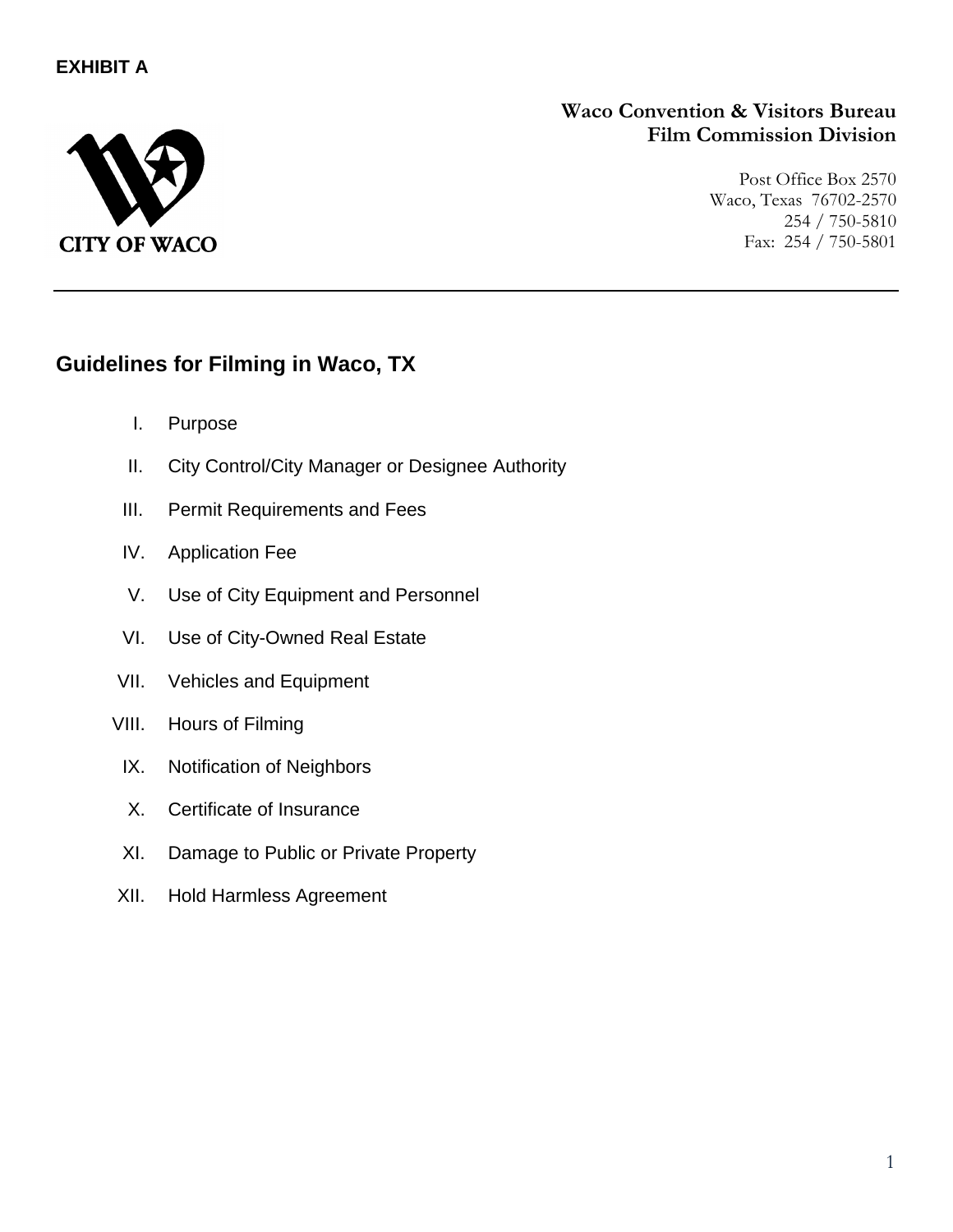# **EXHIBIT A**

# **Guidelines for Filming in Waco, Texas**

### **I. PURPOSE**

The Guidelines contained in this policy are intended to create a program for promoting economic development activity within Waco and the vicinity of the City. The following Guidelines are also intended to protect the personal and property rights of Waco, Texas residents and businesses, and to promote the public health, safety and welfare. The City Manager or Designee reserves the right to waive any of the regulations or fees or impose additional regulations in the interest of public health, safety and welfare, or if otherwise deemed appropriate by the City Manager or Designee.

These Guidelines cover requests for commercial use of City-owned property which may affect adjacent public or private property (including but not limited to streets, rights-of-way, parks, and/or public buildings), commercial use of private property which may affect adjacent public or private property, and the use of City equipment and personnel in all types of motion picture production, including, but not limited to, feature films, television programs, commercials, music videos and corporate films.

### **II. CITY CONTROL/CITY MANAGER OR DESIGNEE AUTHORITY**

The City Manager or Designee may authorize the use of any street, right-of-way, park, or public building, equipment or personnel for commercial uses in the filming or taping of movies, television programs, commercials, or training films and related activities. In conjunction with these uses, the City Manager or Designee may require that any or all of the conditions and/or remuneration herein and as specified on the application be met as a prerequisite to that use.

The Applicant agrees that the City of Waco shall have exclusive authority to grant the Applicant the use of public streets, rights-of-way, parks and public buildings of the City, as well as authority to regulate the hours of production and the general location of the production. The City reserves the full and absolute right to prohibit all filming or to order cessation of filming in order to promote the public health, safety or welfare.

The Applicant shall allow City departments (e.g., Police, Fire, Building) to inspect all structures, property, devices and equipment to be used in connection with the filming and taping, as deemed appropriate by the City Manager or Designee.

### **III. PERMIT REQUIREMENTS**

Before filing an application for filming in Waco, the Special Events Committee of the Parks and Recreation Department must be contacted to discuss the production's specific filming requirements and the feasibility of filming in Waco, TX.

Any commercial producer who desires to undertake a commercial production in Waco is required to complete and return the attached application for filming to the Special Events Committee, within the time frames below:

- Commercials or episodic television: a minimum of fifteen (15) business days prior to the commencement of filming or any substantial activity related to the project.
- Feature films: a minimum of fifteen (15) business days prior to the commencement of filming or any substantial activity related to the project.

## **IV. APPLICATION FEE**

An application processing fee of \$35.00 should accompany each application for filming in Waco.

### **V. USE OF CITY EQUIPMENT AND PERSONNEL**

The Applicant shall pay for all costs of any Police, Fire, Public Works, or other City personnel assigned to the project (whether or not specifically requested by the production). Remuneration rates for the use of any City equipment, including police cars and fire equipment, will be established on a case-by-case basis as determined by the City Manager or Designee. All permit and facility ground fees require advance payment upon receipt of approval confirmation. Salaries for required off-duty firefighters or peace officers may require on-site payment. Fees for traffic services will be billed following the filming.

The City Manager or Designee may, at his/her discretion, require an advance deposit for all costs related to assigned City personnel and/or the use of City equipment.

Traffic services fees such as setting up cones or barriers will be charged based on the labor involved.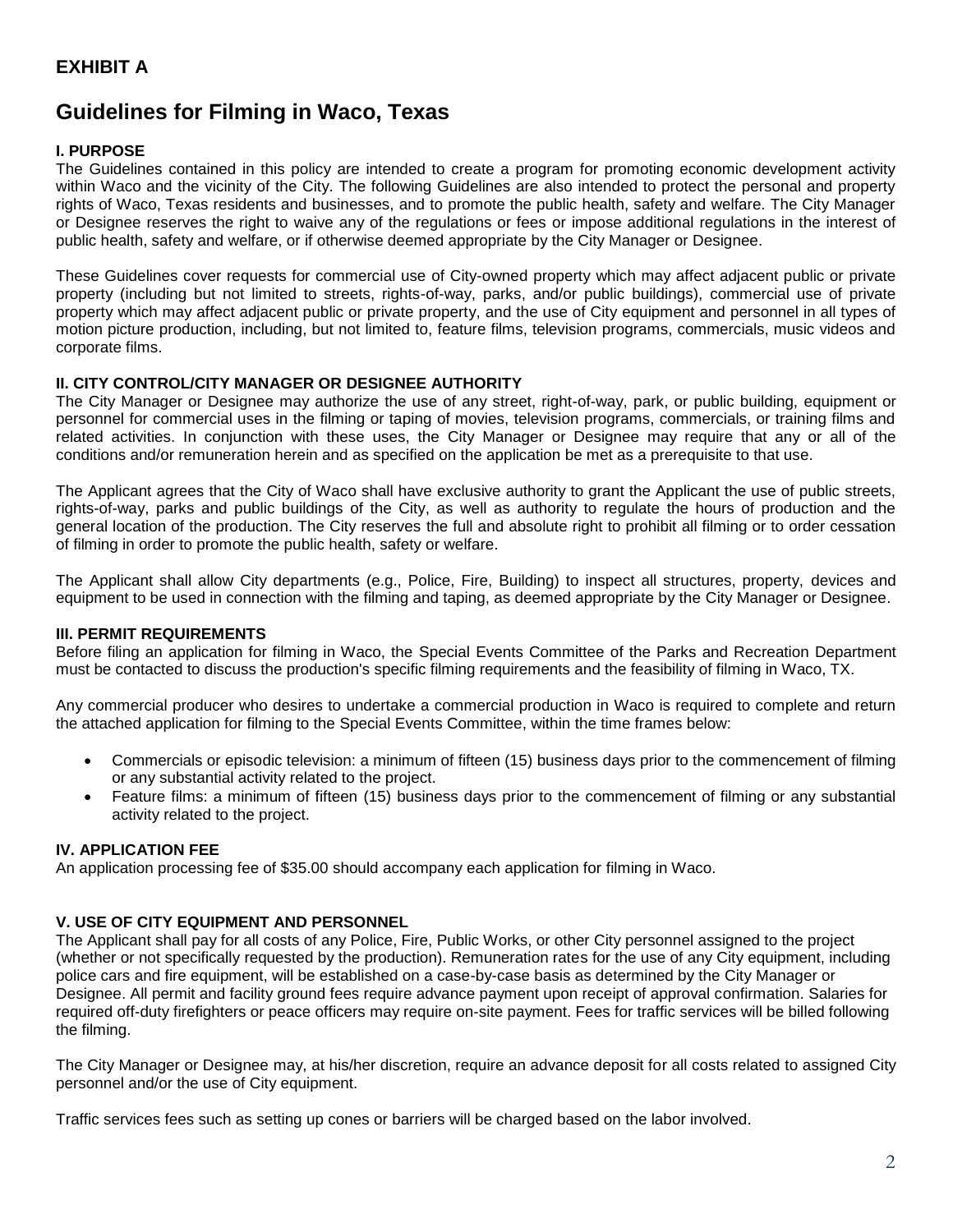The City Manager or Designee, in consultation with the Chief of Police and/or Fire Chief, shall have the authority to stipulate additional fire or police requirements and level of staffing for same, at any time during a film project if it is determined to be in the best interest of public health, safety and welfare, which cost shall be borne entirely by the Applicant.

Off-duty police officers and firefighters shall be paid by the production company at the current off-duty rate. Applicant shall only use off-duty peace officers and firefighters that are duly licensed by the Texas Commission on Law Enforcement and/or the Texas Commission on Fire Protection.

### **VI. USE OF CITY-OWNED REAL ESTATE**

The City Manager or Designee may authorize the use of any street, right-of-way, park or public building, use of Waco, Texas name, trademark or logo and/or use of City equipment and/or personnel for commercial uses in motion picture production. In conjunction with these uses, the City Manager or Designee may require that any or all of the conditions and/or remuneration as specified herein and on the application be met as a prerequisite to that use. A security or damage deposit may be required within the discretion of the City Manager or Designee.

The Applicant shall reimburse the City for inconveniences when using public property. Following is the rate schedule:

| Activity                                                                                                                                                  | calendar<br>Cost per<br>dav<br>maximum of 14 hours/day |  |  |
|-----------------------------------------------------------------------------------------------------------------------------------------------------------|--------------------------------------------------------|--|--|
| Total or disruptive use (regular operating hours) of a public building,<br>park, right-of-way, or public area                                             | \$500 per day                                          |  |  |
| Partial, non-disruptive use of a public building, park, right-of-way, or<br>public area                                                                   | \$250 per day                                          |  |  |
| Total closure or obstruction of public street or right-of-way, including<br>parking lots and on-street parking                                            | \$50 per block, per day                                |  |  |
| Partial closure or obstruction of public street or right-of-way, including<br>parking lots and on-street parking                                          | \$25 per block, per day                                |  |  |
| Use of City parking lots, parking areas, and City streets (for the purpose<br>of parking film trailers, buses, catering trucks, and other large vehicles) | \$50 per block or lot, per<br>dav                      |  |  |

The Applicant acknowledges and agrees that the City of Waco, Texas, possesses and retains exclusive authority to grant the Applicant a revocable license for the use of its name, trademark, and logo, public streets, rights-of-way, parks and buildings of the City as well as control over the hours of production and the general location of the production. The City reserves the full and absolute right to prohibit all filming or to order cessation of filming activity in order to promote the public health, safety and/or welfare.

### **VII. VEHICLES AND EQUIPMENT**

The Applicant shall provide a report listing the number of vehicles and types of equipment to be used during the filming, including proposed hours of use and proposed parking locations. Such locations will need to be specifically approved by the City Manager or Designee. On-street parking or use of public parking lots is subject to City approval.

The use of exterior lighting, power generators, or any other noise- or light-producing equipment requires on-site approval of the City Manager or Designee.

The use of drones is subject to the Applicant being in compliance with current FAA regulations governing their use.

#### **VIII. HOURS OF FILMING**

Unless express written permission has been obtained from the City Manager or Designee in advance, and affected property owners, tenants and residents have been notified, filming will be limited to the following hours:

| Monday through Friday:         | 7:00 a.m. to Midnight |
|--------------------------------|-----------------------|
| Saturday, Sunday and holidays: | 8:00 a.m. to Midnight |